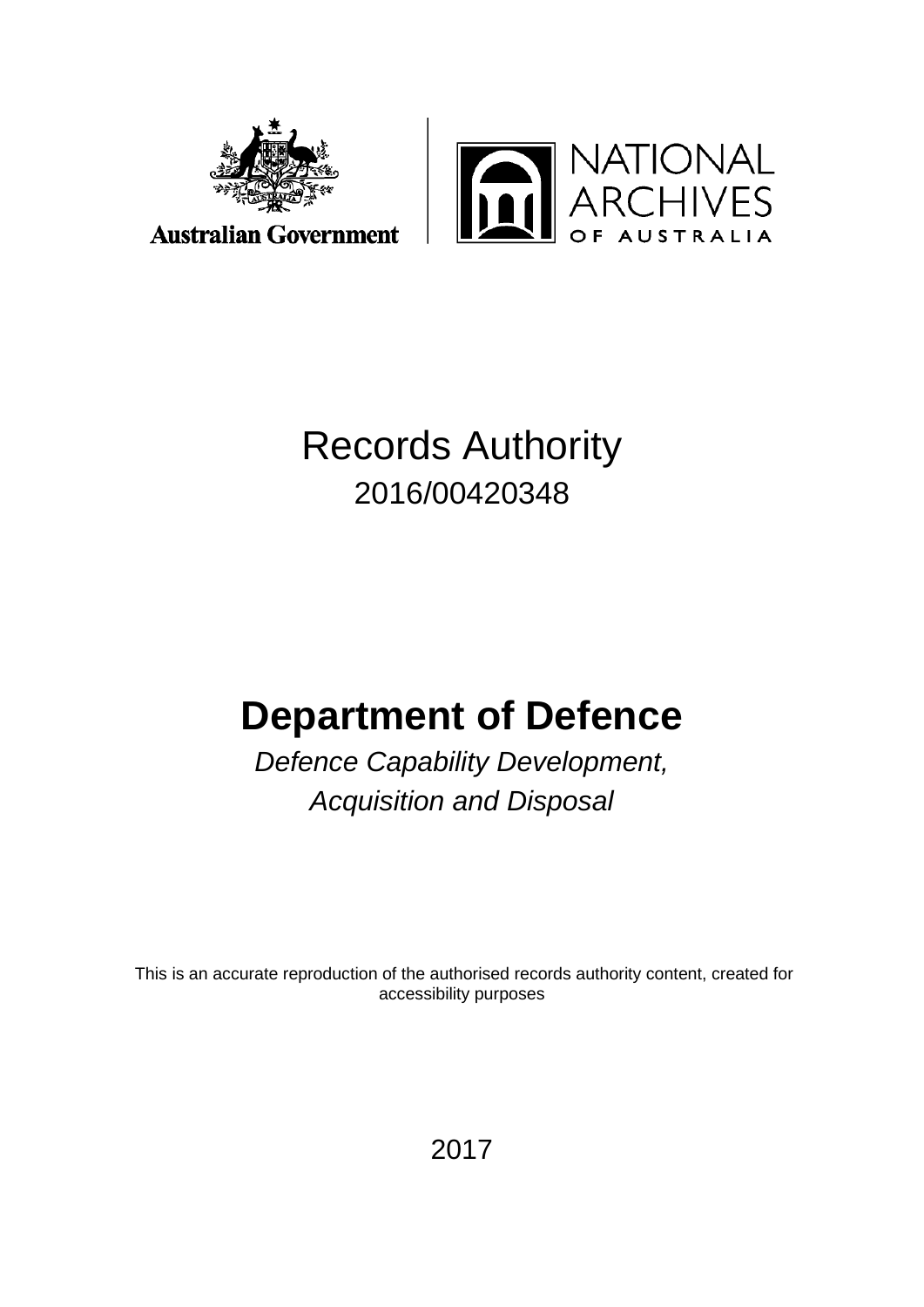

© Commonwealth of Australia (National Archives of Australia) 2017

#### **Copyright**

This product, excluding the National Archives of Australia logo, Commonwealth Coat of Arms or registered trademark, has been licensed under a Creative Commons Attribution-Non-Commercial (CC-BY-NC) Version 4.0 International Licence. You may share, copy, redistribute, remix, transform and build upon this work for noncommercial purposes only. However, you must attribute the National Archives of Australia as the copyright holder of the original work, include the attribution as set out below and indicate if changes were made. The full terms and conditions of this licence are available a[t www.creativecommons.org](http://www.creativecommons.org/)**.**

#### **Attribution**

This Records Authority is licenced by the Commonwealth of Australia (National Archives of Australia) under a Creative Commons Attribution-Non-Commercial (CC-BY-NC) Version 4.0 International Licence. The original version can be found [on our website](http://www.naa.gov.au/)**.**

#### **Accessibility**

This is an accurate reproduction of the authorised records authority content, created for accessibility purposes.

#### **Contact Us**

Enquiries relating to copyright or accessibility should be emailed t[o recordkeeping@naa.gov.au](mailto:recordkeeping@naa.gov.au)**.**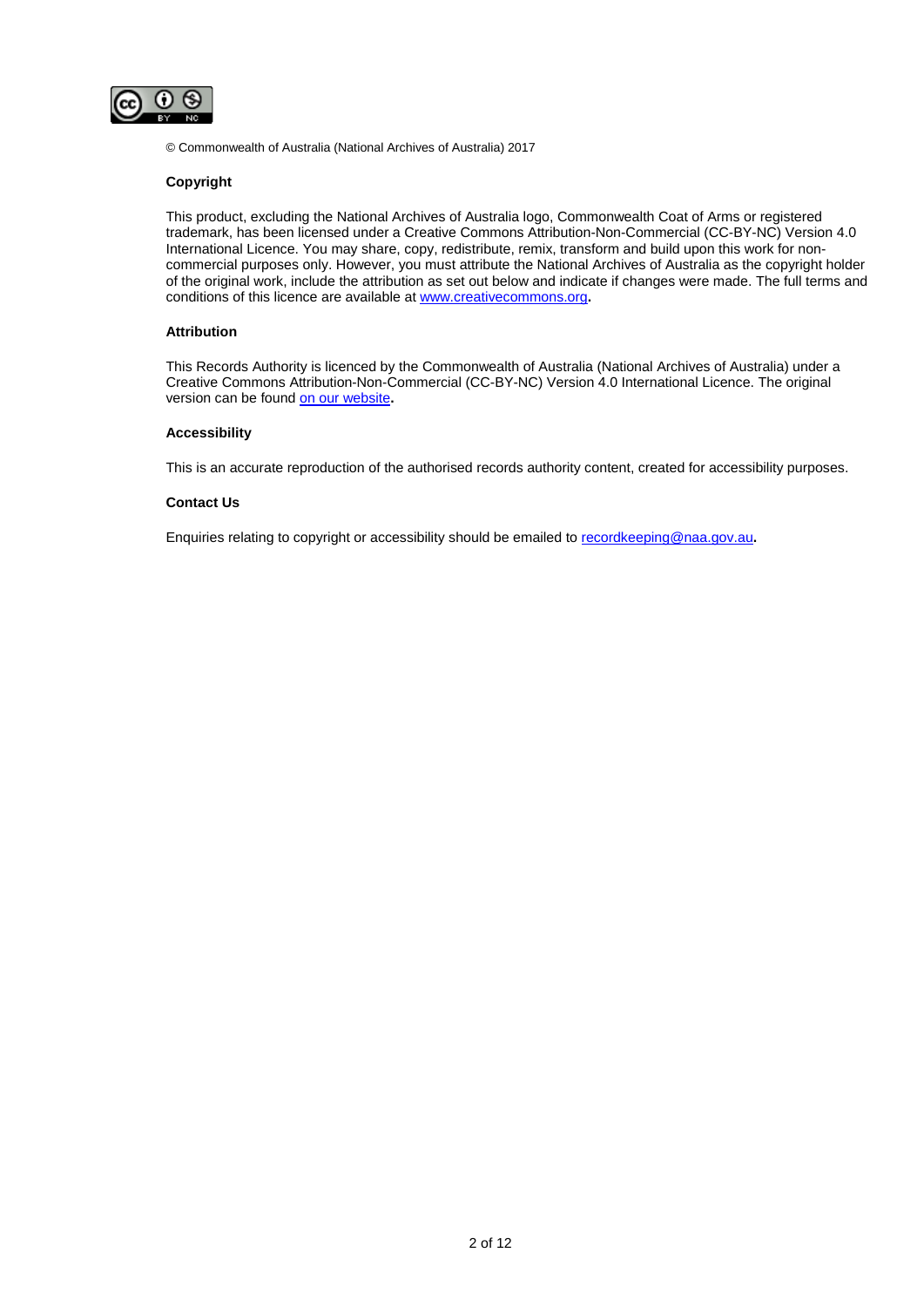## **CONTENTS**

| DEFENCE CAPABILITY DEVELOPMENT, ACQUISITION AND DISPOSAL 7 |  |
|------------------------------------------------------------|--|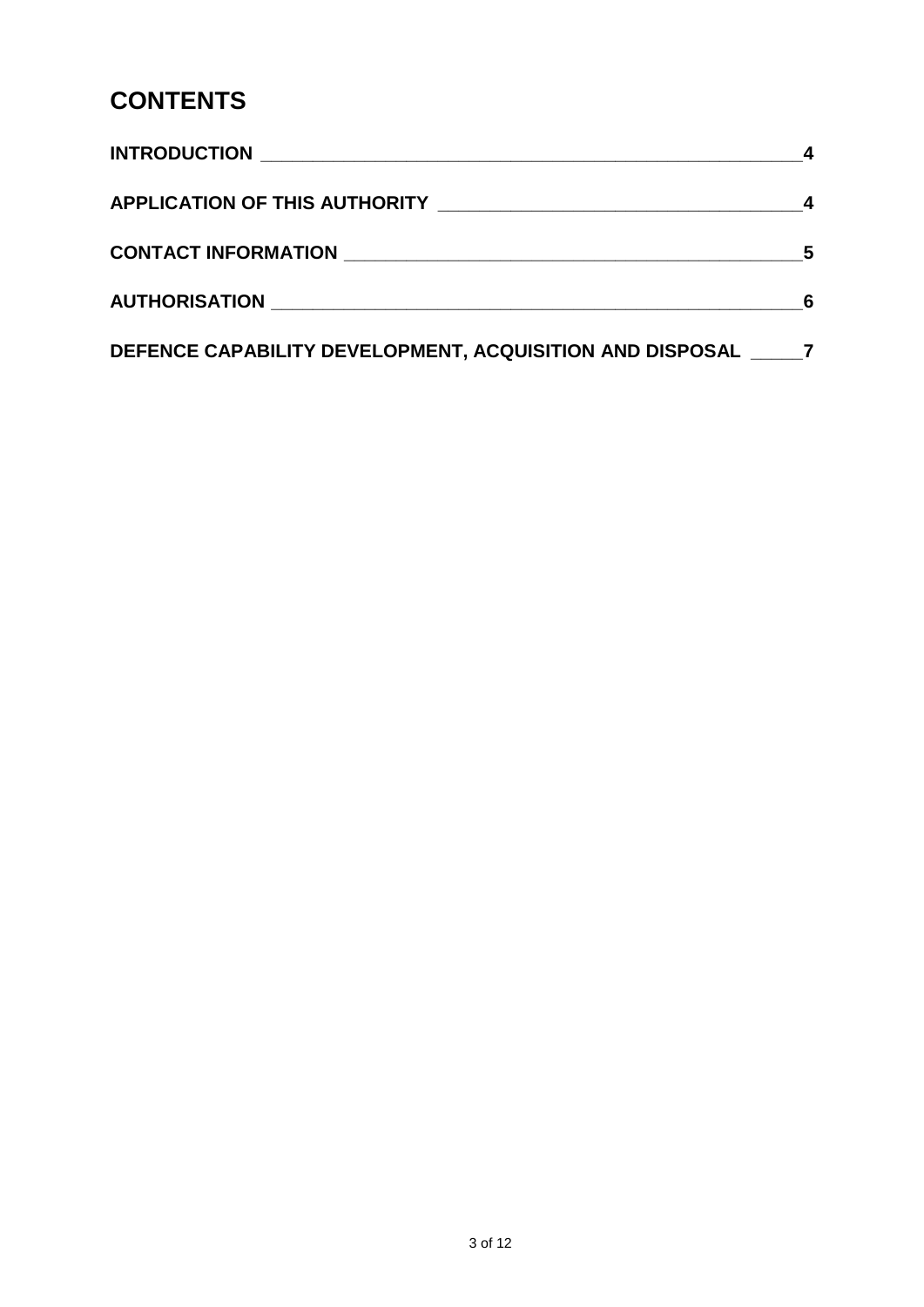### <span id="page-3-0"></span>**INTRODUCTION**

The Department of Defence and the National Archives of Australia have developed this records authority to set out the requirements for keeping or destroying records for the core business areas of Defence Capability Development, Acquisition and Disposal. It represents a significant commitment on behalf of the Department to understand, create and manage the records of its activities.

This authority is based on the identification and analysis of the business of the Department. It takes into account the agency's legal and organisational information management requirements, and the interests of stakeholders, the agency and the National Archives.

The authority sets out those records that need to be retained as national archives and specifies the minimum length of time that temporary records need to be kept. This authority gives the Department permission under the *Archives Act 1983*, for the destruction of the temporary records described after the minimum retention period has expired. Retention periods for these temporary records are based on: an assessment of business needs; broader organisational accountability requirements; and community expectations, and are approved by the National Archives on the basis of information provided by the agency.

As changes in circumstances may affect future information management requirements, the periodic review of this authority is recommended. All amendments must be approved by the National Archives.

#### <span id="page-3-1"></span>**APPLICATION OF THIS AUTHORITY**

- 1. This authority supersedes Records Authorities RDA 723 (1991) and 1062 (1994) and RDS 502 (1988). The superseded records authorities cannot be used by the Department to sentence records after the date of issue of this authority.
- 2. This authority supersedes records authority class 21 in Records Authority RDA 1157 (1994) Maritime Commander Australia for Navy File and Non-File Records of Maritime Headquarters, Ships and Establishment under the Maritime Command. The superseded class cannot be used to sentence records after the date of issue of this authority.
- 3. This authority supersedes records authority class 21 in Records Authority RDA 1222 (1995) Flag Officer Naval Support Command Headquarters and Establishments. The superseded class cannot be used to sentence records after the date of issue of this authority.
- 4. This authority partially supersedes records authority class 33 in Records Authority RDS 508 (1988) Air Force Headquarters Support Command. Consideration must be applied when sentencing records after the date of issue of this authority.
- 5. This authority partially supersedes records authority classes 9, 12, 14, and 20 in Records Authority RDA 1157 (1994) Maritime Commander Australia for Navy File and Non-File Records of Maritime Headquarters, Ships and Establishment under the Maritime Command. The classes have been partially superseded and consideration must be applied when sentencing records after the date of issue of this authority.
- 6. This authority partially supersedes records authority classes 9, 12, 14, and 20 in Records Authority RDA 1222 (1995) Flag Officer Naval Support Command Headquarters and Establishments (December, 1995). The classes have been partially superseded and consideration must be applied when sentencing records after the date of issue of this authority.
- 7. This authority is to be used to determine how long records must be kept. Records are matched to the relevant core business and records class in the authority.
	- Where the minimum retention period has expired and the records are not needed for agency business they should be destroyed as authorised in this authority;
	- Records that have not reached the minimum retention period must be kept until they do; and
	- Records that are identified as 'retain as national archives' are to be transferred to the National Archives for preservation.
- 8. This authority should be used in conjunction with general records authorities such as:
	- the Administrative Functions Disposal Authority (AFDA) and/or AFDA Express issued by the National Archives to cover business processes and records common to Australian Government agencies; and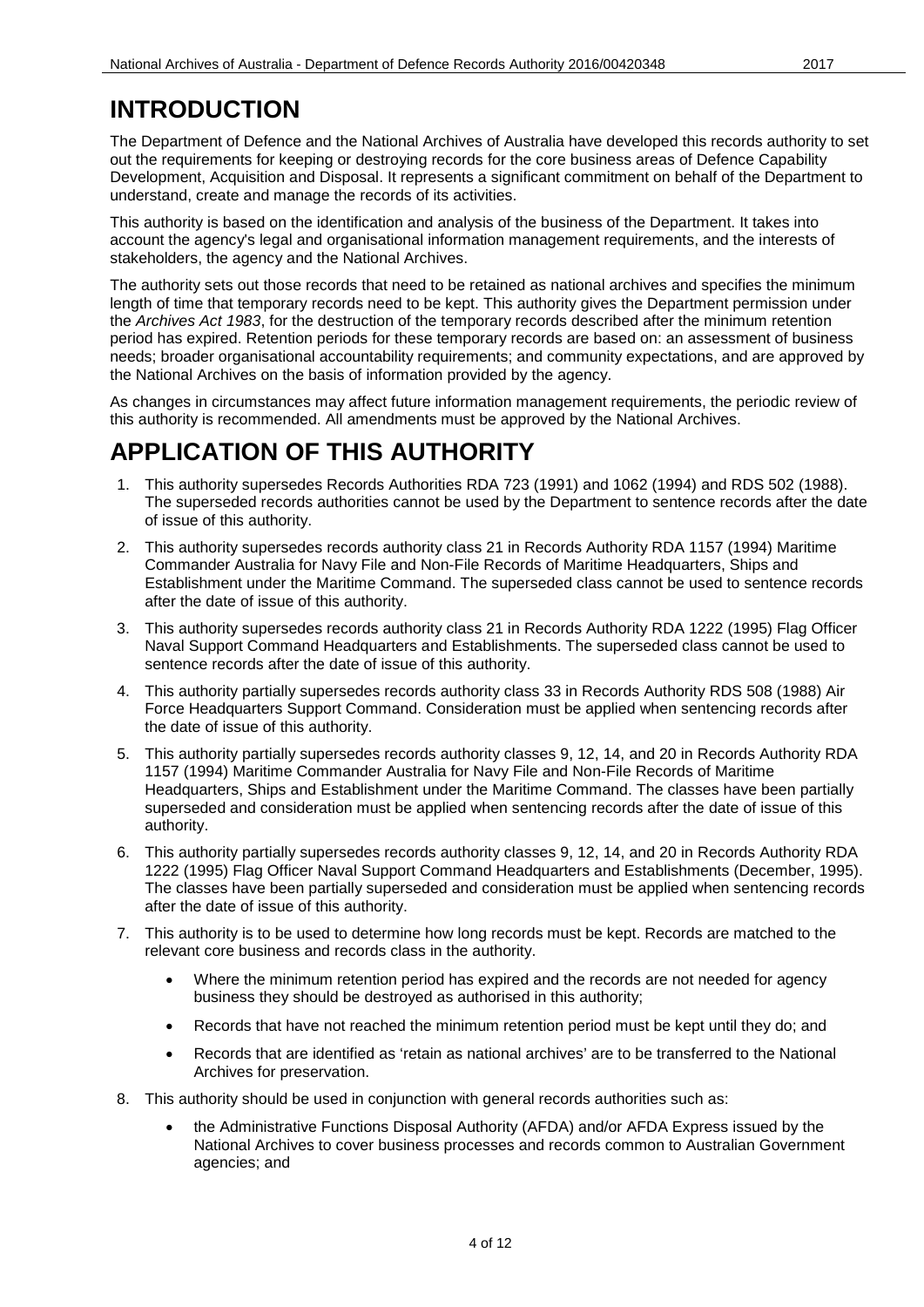- General Records Authority 31 Destruction of source or original records after digitisation, conversion or migration (2015)
- 9. The normal administrative practice (NAP) provision of the *Archives Act 1983* gives agencies permission to destroy certain records without formal authorisation. This usually occurs where records are duplicated, facilitative or for short-term use only. NAP does not replace arrangements agreed to in this authority but can be used as a tool to assist in identifying records for destruction together with an agency's records authority or authorities, and with AFDA and AFDA Express. The National Archives recommends that agencies develop and implement a NAP policy. Advice and guidance on destroying records as a normal administrative practice and on how to develop an agency NAP policy is available from the National Archives' website at [www.naa.gov.au](http://www.naa.gov.au/)
- 10. Records that are reasonably likely to be needed as evidence in a current or future judicial proceeding or are subject to a request for access under the *Archives Act 1983,* the *Freedom of Information Act 1982* or any other relevant act must not be destroyed until the action has been completed.
- 11. Records subject to a disposal freeze must not be destroyed until the freeze has been lifted. Further information about disposal freezes and whether they affect the application of this authority is available from the National Archives website at [www.naa.gov.au.](http://www.naa.gov.au/)
- 12. Where the method of recording information changes (for example from a manual system to an electronic system, or when information is migrated from one system to a new system) this authority can still be applied, providing the records document the same core business. The information must be accessible for the period of time prescribed in this authority. The Department will need to maintain continuing access to the information, including digital information, for the periods prescribed in this records authority or until the information is transferred into the custody of the National Archives.
- 13. In general, retention requirements indicate a minimum period for retention. The Department may extend minimum retention periods if it considers that there is an administrative need to do so, without further reference to the National Archives. Where the Department believes that its accountability will be substantially compromised because a retention period or periods are not adequate, it should contact the National Archives for review of the retention period.
- 14. Records coming within 'retain as national archives' classes in this authority have been determined to be part of the archival resources of the Commonwealth under section 3C of the *Archives Act 1983*. The determination of Commonwealth records as archival resources of the Commonwealth obliges agencies to transfer the records to the National Archives when they cease to be current and, in any event, within 15 years of the records coming into existence, under section 27 of the *Archives Act 1983*.
- 15. Records in the care of agencies should be appropriately stored, managed and preserved. Agencies need to meet this obligation to ensure that the records remain authentic and accessible over time. Under Section 31 of the *Archives Act 1983*, access arrangements are required for records that become available for public access including those records that remain in agency custody.
- 16. Appropriate arrangements should be made with the National Archives when records are to be transferred into custody. The National Archives accepts for transfer only those records designated as national archives. Records created digitally after 1 January 2016 can be transferred in digital formats only.
- 17. Advice on how to use this authority is available from the Department of Defence information manager. If there are problems with the application of the authority that cannot be resolved, please contact the National Archives.

### <span id="page-4-0"></span>**CONTACT INFORMATION**

For assistance with this authority or for advice on other information management matters, please contact National Archives' Agency Service Centre.

Queen Victoria Terrace Parkes ACT 2600 PO Box 7425 **Email:** [recordkeeping@naa.gov.au](mailto:recordkeeping@naa.gov.au) Canberra Business Centre ACT 2610 Website: [www.naa.gov.au](http://www.naa.gov.au/)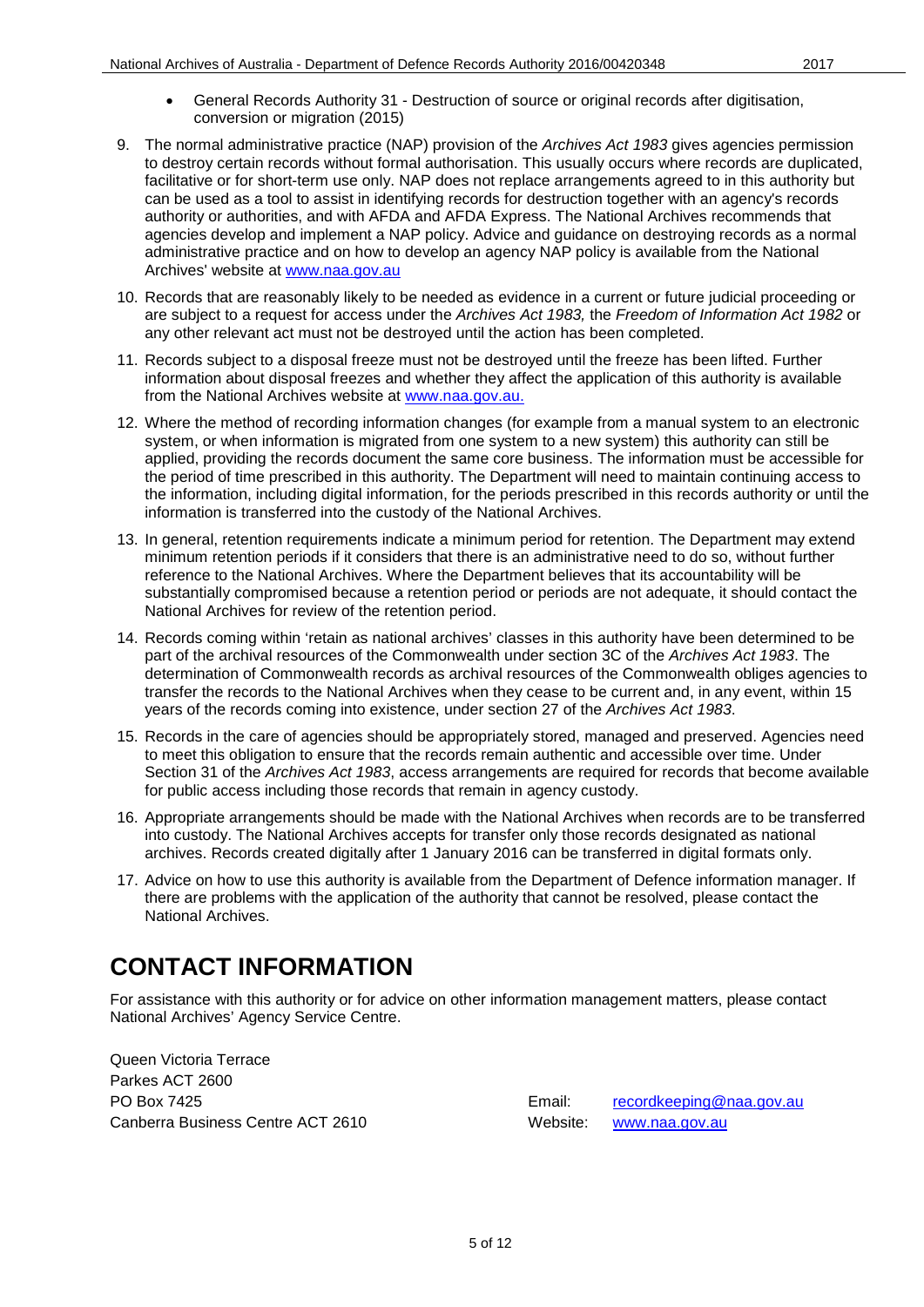#### <span id="page-5-0"></span>**AUTHORISATION**

#### **RECORDS AUTHORITY 2016/00420348**

| Person to whom notice of<br>authorisation is given: | Mr Dennis Richardson, AO<br>Secretary<br>Department of Defence<br><b>Russell Offices</b><br>Canberra ACT 2600 |
|-----------------------------------------------------|---------------------------------------------------------------------------------------------------------------|
|                                                     |                                                                                                               |

| <b>Purpose:</b>     | Authorises arrangements for the disposal of records in accordance with<br>Section 24(2)(b) of the Archives Act 1983                                                                             |
|---------------------|-------------------------------------------------------------------------------------------------------------------------------------------------------------------------------------------------|
|                     | Determines records classed as 'Retain as national archives' in this<br>records authority to be part of the archival resources of the<br>Commonwealth under section 3C of the Archives Act 1983. |
|                     |                                                                                                                                                                                                 |
| <b>Application:</b> | All core business records relating to Defence Capability Development,<br>Acquisition and Disposal.                                                                                              |
|                     |                                                                                                                                                                                                 |

This authority gives permission for the destruction, retention or transfer to the National Archives of Australia of the records described. This authority will apply only with the consent of the agency currently responsible for the business documented in the records described.

Authorising Officer **Contract Contract Contract Contract Contract Contract Contract Contract Contract Contract Contract Contract Contract Contract Contract Contract Contract Contract Contract Contract Contract Contract Con** 

Anne Lyons Assistant Director-General National Archives of Australia 30 January 2017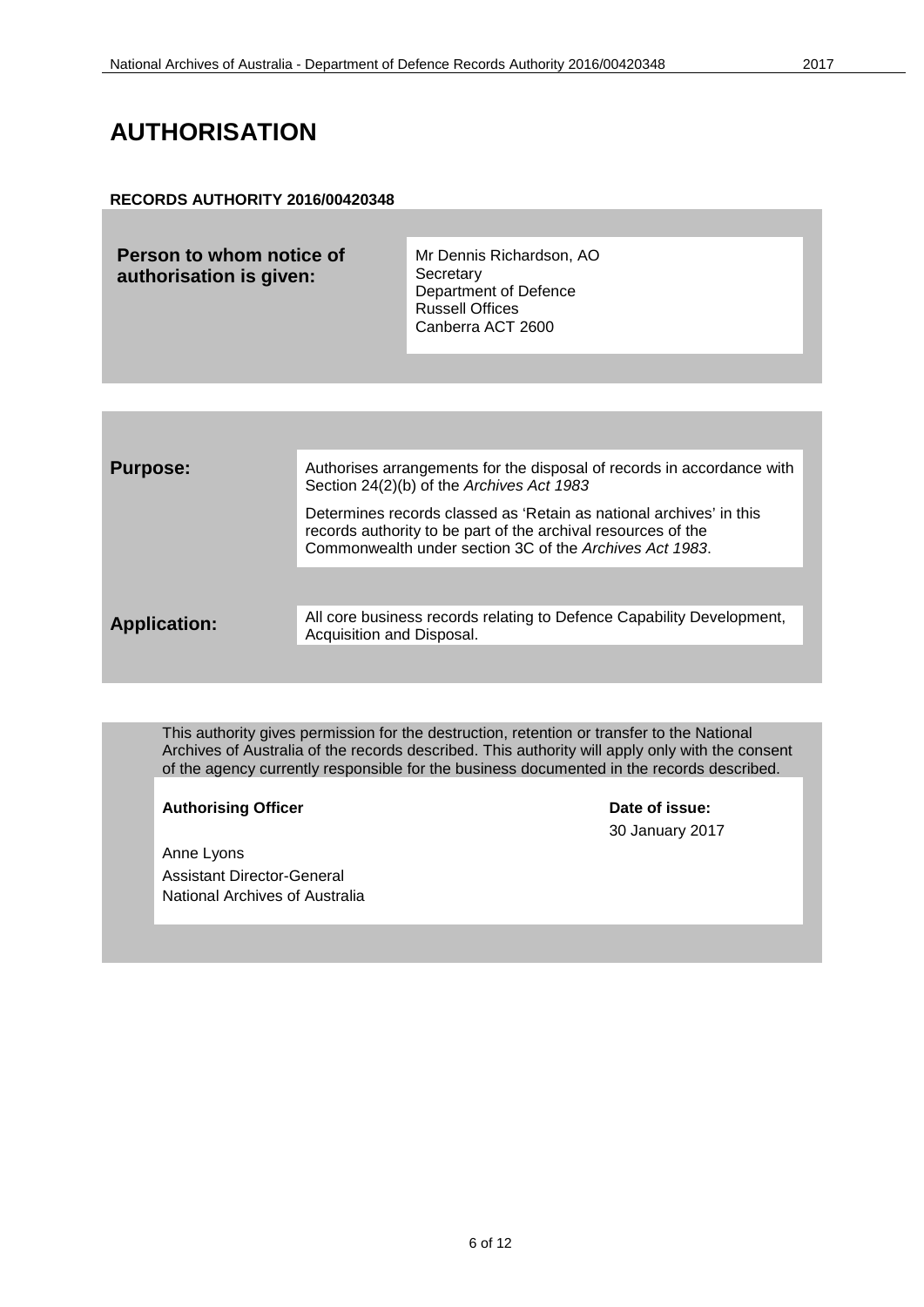<span id="page-6-0"></span>Defence Capability Development, Acquisition and Disposal is the process that enables the Australian Defence Force (ADF) to develop capacity in line with the Government's national strategic guidance in order to conduct military operations as required. It involves identifying the need for a capability, the development of the requirements for the capability, the obtaining of approval to expend funds, acquiring the capability, managing the employment of the capability and disposing of the capability at the end of its useful life. This is in accordance with strategic guidance contained in high level documents including Defence White Papers, Defence Planning Guidance and Future Operating Concepts.

Navy, Army, Air Force and Intelligence and Security (I&S) Group provide Australia with the capacity to undertake operations independently or as part of a multinational force. Military capability systems range from highly complex systems such as submarines, frigates and fighter aircraft to much simpler capabilities such as rifles and motor cycles.

Defence uses standard processes for the development, acquisition, introduction into service and disposal of major Defence capability called the Capability Systems Life Cycle (CSLC). Minor projects are managed by the individual services with a greater degree of process discretion. The Capability Systems Life Cycle (CSLC) currently consisting of the following phases:

- Needs phase the development of a coherent vision for future military capabilities and a portfolio of capability system projects to address identified capability gaps;
- Requirements phase where a capability system project is transformed from an initial, broad consideration of possible capability options into a well-defined and costed solution;
- Acquisition phase materiel system elements are procured by a Defence acquisition agency such as the Capability Acquisition and Sustainment Group (CASG);
- In-service phase the capability system is operated, supported, and modified as necessary;
- Disposal phase major systems and other materiel elements of the capability system are withdrawn from service and disposed of or redeployed.

Military capabilities are systems rather than simply items of equipment. The Fundamental Inputs to Capability (FIC) provides a conceptual framework for understanding and analysing the essential components of a capability that combined comprise the complete capability system. The FIC elements are:

- **Personnel**
- Organisation
- Collective training
- Facilities and training areas
- Supplies
- Major systems
- Command and management
- Support.

Capability projects are classified into two categories: major projects and minor projects. For major projects, the Capability System Life Cycle process is a comprehensive activity, according to the scale, relative complexity and strategic implications of the project. A range of stakeholders are involved in the major project process and the process is designed to ensure they are consulted and given the opportunity to provide input. For minor projects, the Capability System Life Cycle process is modified by each Service to suit their internal project management requirements and therefore there are minor variations in process between the services.

Capability projects require, directly or indirectly, Government approval for the capability system to be added to the Defence organisation, and for funds to be provided to acquire and operate the capability. A Government approval process for major capability system projects is designed to obtain Government approval from the appropriate Cabinet and Ministerial authorities. The process ensures proposed capabilities align with Government-endorsed strategies and priorities and the whole-of-Government budget. Responsibility for approving minor projects generally rests with the single Service Chiefs, noting that some minor projects require Ministerial approval, whilst others may be delegated to subordinate officers for approval.

The core tasks associated with Defence Capability Development, Acquisition and Disposal include:

- Project document suite (PDS) development
- Intellectual property (IP) management
- Contract management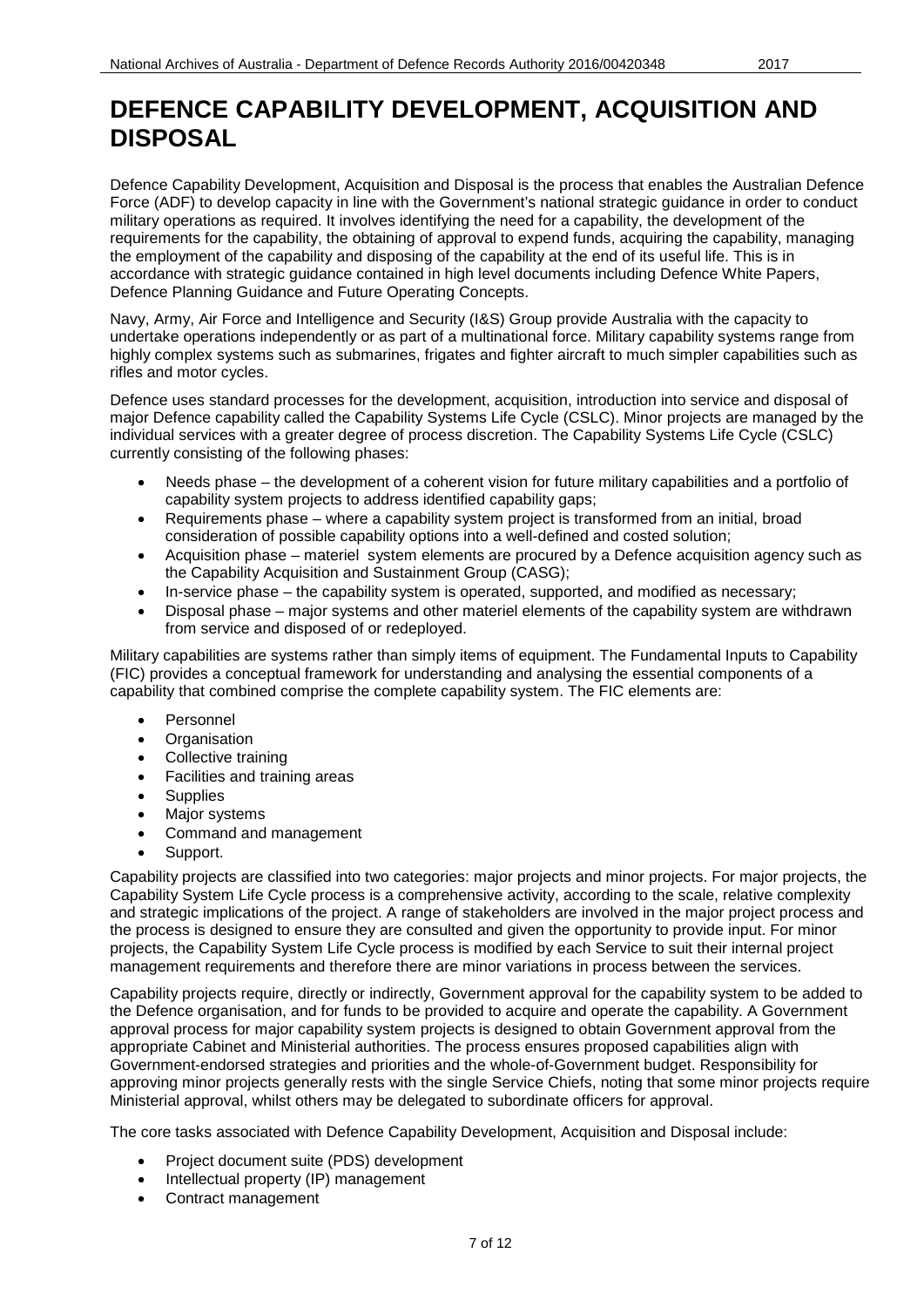- Research
- Acceptance into operational service (AIOS)
- Key stakeholder engagement and management
- Capability needs identification
- Capability requirements development
- Capability acquisition
- Capability introduction into service (limited parts)
- Capability disposal
- Minor projects management.

The performance of the core business is supported by general activities such as:

- Audit
- Policies and directives
- Manuals, handbooks and procedures
- Agreements and arrangements
- Committees, groups, boards and forums
- Liaison and coordination
- Reporting and compliance
- Financial management.

#### *Cross references to other Department of Defence records authorities*

*For records relating to higher level audit activities, such as those conducted by the Capability Acquisition and Support Group Materiel Audit Committee, use DEFENCE STRATEGY, ENGAGEMENT AND ADVICE.*

*For records relating to strategic level capability planning (including the Defence Capability Plan), use DEFENCE STRATEGY, ENGAGEMENT AND ADVICE.*

*For reporting to Government on capability preparedness, use: DEFENCE STRATEGY, ENGAGEMENT AND ADVICE.*

*For records relating to the actual development of training for capability systems and platforms, use DEFENCE TRAINING.*

*For records associated with in-service aspects other than updating, upgrading or extending the life-of-type of a capability, use DEFENCE MATERIEL SUSTAINMENT AND LOGISTICS SUPPORT and DEFENCE ESTATE, INFRASTRUCTURE AND ENVIRONMENT.*

*Cross references to AFDA Express Records Authority*

*For records relating to staff development and training (including APS and other non-military staff) that is generally related to projects and capability but not specifically funded under a particular capability project, use STAFF DEVELOPMENT.*

*For finance records not directly related to a Capability Development and Acquisition project, use FINANCIAL MANAGEMENT.*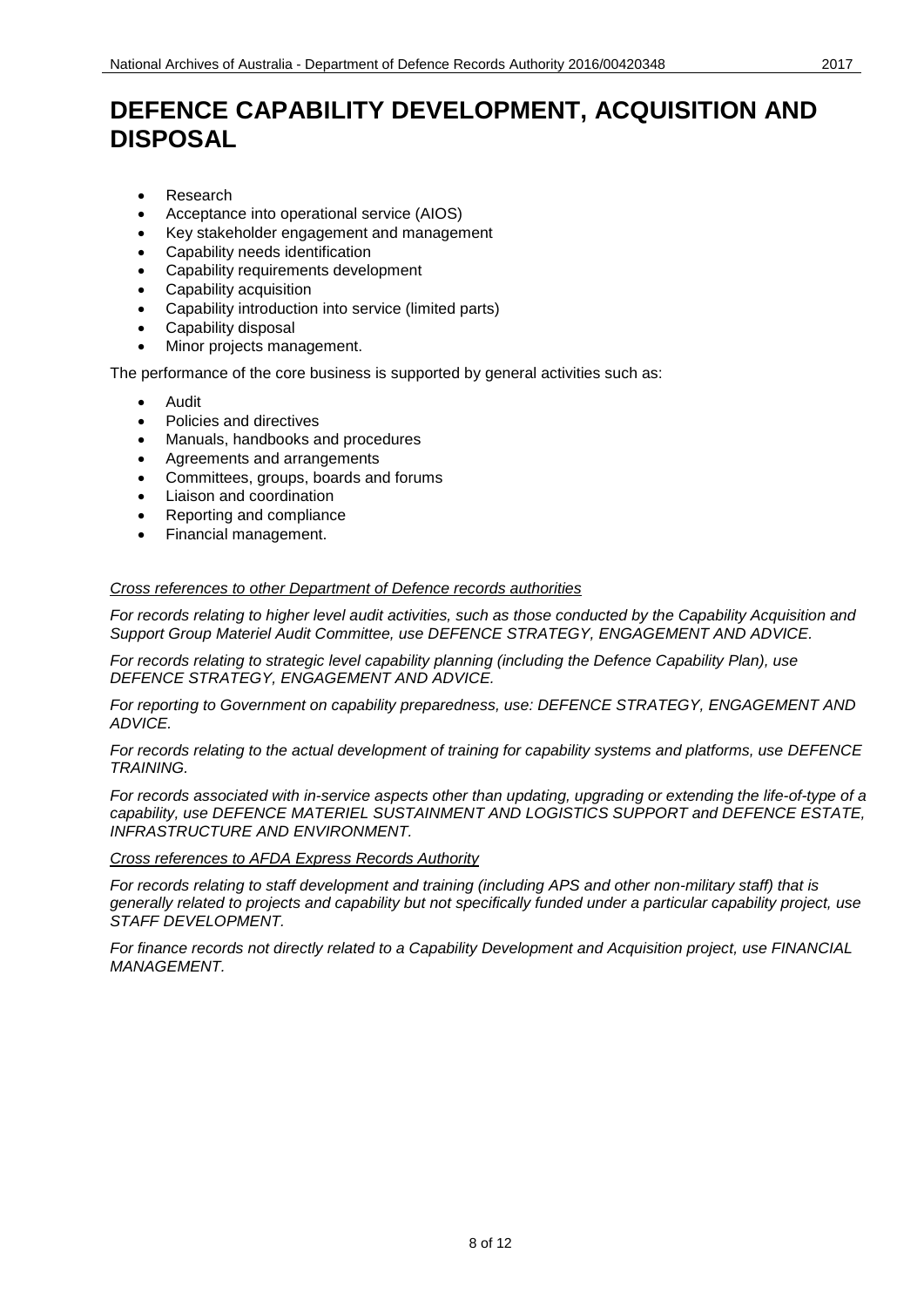| Class no | <b>Description of records</b>                                                                                                                                                                                                                     | <b>Disposal action</b> |
|----------|---------------------------------------------------------------------------------------------------------------------------------------------------------------------------------------------------------------------------------------------------|------------------------|
| 62146    | Records documenting:                                                                                                                                                                                                                              | Retain as national     |
|          | High level capability development and acquisition manuals,<br>handbooks and procedures that provide overarching guidance and<br>direction to the overall capability development and acquisition<br>system. Excludes specific capability projects. | archives               |
|          | Major capability projects, including:<br>$\bullet$                                                                                                                                                                                                |                        |
|          | Project policies and directives throughout the Capability<br>Systems Life Cycle including policies and directives specific to<br>one or multiple phases or across all phases and aspects.                                                         |                        |
|          | Materiel acquisition agreements covering acquisition services<br>$\bullet$<br>provided by the acquisition agency to Defence for major<br>capability acquisitions.                                                                                 |                        |
|          | Agreements and arrangements including major acquisition<br>٠<br>contracts between the acquisition agency and a commercial<br>provider.                                                                                                            |                        |
|          | Formal committees, groups, boards and forums including terms<br>of reference, final agenda, minutes and reports and<br>presentations supporting decisions made in relation to major<br>acquisition projects.                                      |                        |
|          | Liaison and coordination with key project stakeholders<br>٠<br>documented within the Project Document Suite.                                                                                                                                      |                        |
|          | Compliance activities within the Project Document Suite and<br>Disposal Phase for mandatory or voluntary accountability,<br>fiscal, legal, regulatory or quality standards and requirements.                                                      |                        |
|          | Formal reporting mandated in the Project Document Suite or<br>٠<br>reporting to the Government including the Minister on defence<br>capability plan projects.                                                                                     |                        |
|          | Allocation of capability project money, including restrictions and<br>٠<br>variations.                                                                                                                                                            |                        |
|          | Final budget estimates as part of the Project Document Suite                                                                                                                                                                                      |                        |
|          | Final capability logistic support concept documents required at<br>First and Second Pass approval.                                                                                                                                                |                        |
|          | Final Integrated Logistics Support Plan (ILSP).<br>$\bullet$                                                                                                                                                                                      |                        |
|          | Capability Manager (such as Service Chief) input and guidance<br>$\bullet$<br>provided throughout all phases of the Capability Systems Life<br>Cycle.                                                                                             |                        |
|          | External agency final input and guidance for First Pass and<br>Second Pass Approvals including Defence Science &<br>Technology Group (DSTG) and technical regulatory authorities<br>on issues such as radiation and environmental control.        |                        |
|          | Plans within the Project Document Suite, including the Project<br>$\bullet$<br>Management Plan containing all project plans developed<br>during all phases of the capability systems life cycle process.                                          |                        |
|          | Authoritative advice from qualified subject specialists such as<br>Legal Officers, Chartered Accountants, Engineers and                                                                                                                           |                        |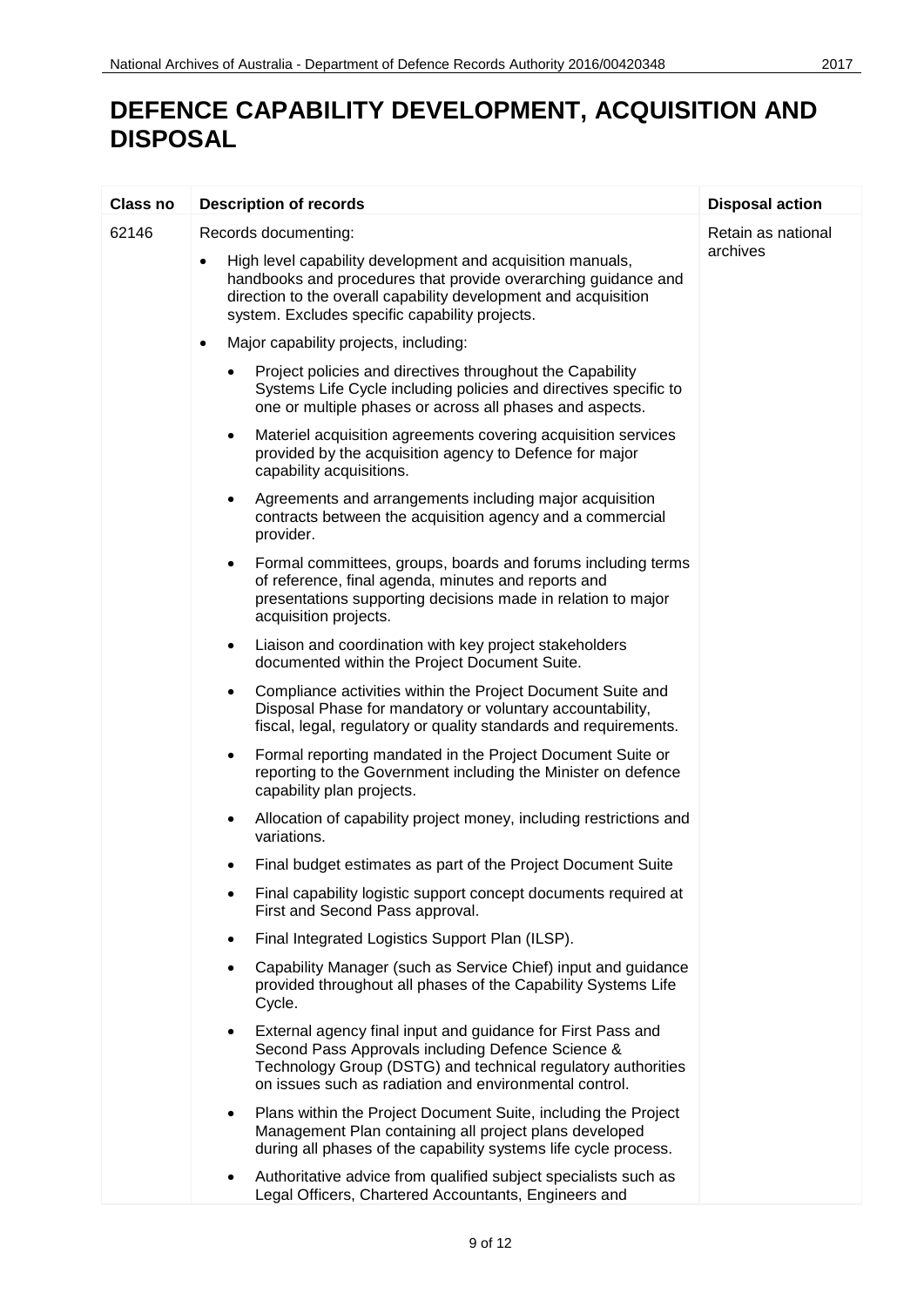| <b>Class no</b> | <b>Description of records</b>                                                                                                                                                                                                | <b>Disposal action</b>                                                  |
|-----------------|------------------------------------------------------------------------------------------------------------------------------------------------------------------------------------------------------------------------------|-------------------------------------------------------------------------|
|                 | Scientists covering all phases of a capability project                                                                                                                                                                       |                                                                         |
|                 | Risk management activities specified by the Project Document<br>$\bullet$<br>Suite, including risk and issue register and individual risk<br>assessments.                                                                    |                                                                         |
|                 | Disposal phase authorisation, including disposal project team<br>$\bullet$<br>terms of reference, end user restrictions clearances and foreign<br>military sales re-transfer approval.                                       |                                                                         |
|                 | Research (authoritative and generalist) informing project<br>$\bullet$<br>decisions.                                                                                                                                         |                                                                         |
|                 | Intellectual property management.                                                                                                                                                                                            |                                                                         |
|                 | Acceptance into Operational Service (AIOS) including milestones<br>and achievement criteria, shortfall documentation and capability<br>manager acceptance.                                                                   |                                                                         |
|                 | Delegation authorisations applicable to a minor project.                                                                                                                                                                     |                                                                         |
| 62147           | Records documenting:                                                                                                                                                                                                         | Destroy 25 years                                                        |
|                 | Major capability projects:                                                                                                                                                                                                   | after capability<br>system disposal has                                 |
|                 | Compliance activities excluding those within the Project<br>$\bullet$<br>Document Suite and Disposal Phase.                                                                                                                  | been completed                                                          |
|                 | Supporting budget estimates.<br>$\bullet$                                                                                                                                                                                    |                                                                         |
|                 | Generalist advice other than advice captured in the papers of<br>$\bullet$<br>committees, groups, boards and forums in class 62146.                                                                                          |                                                                         |
|                 | Published manuals, handbooks and procedures that directly<br>$\bullet$<br>relate to the operation of the acquired capability system.                                                                                         |                                                                         |
|                 | Certified true copies of logbooks, equipment histories and<br>$\bullet$<br>maintenance records where the original documents have been<br>included as part of the sale of the capability system during the<br>disposal phase. |                                                                         |
|                 | Minor capability projects:<br>٠                                                                                                                                                                                              |                                                                         |
|                 | Compliance activities.<br>$\bullet$                                                                                                                                                                                          |                                                                         |
|                 | Project risk management activities.                                                                                                                                                                                          |                                                                         |
|                 | Plans.                                                                                                                                                                                                                       |                                                                         |
|                 | External audit final reports (eg conducted by an external authority<br>$\bullet$<br>such as the Australian National Audit Office) where the audit report<br>is qualified.                                                    |                                                                         |
|                 | Test and evaluation activities.                                                                                                                                                                                              |                                                                         |
| 62148           | Records documenting contract management relating to any supplied<br>goods and services to Defence in support of a major project.                                                                                             | Destroy 15 years<br>after contract is<br>completed, or is<br>terminated |
| 62149           | Records documenting:                                                                                                                                                                                                         | Destroy 10 years                                                        |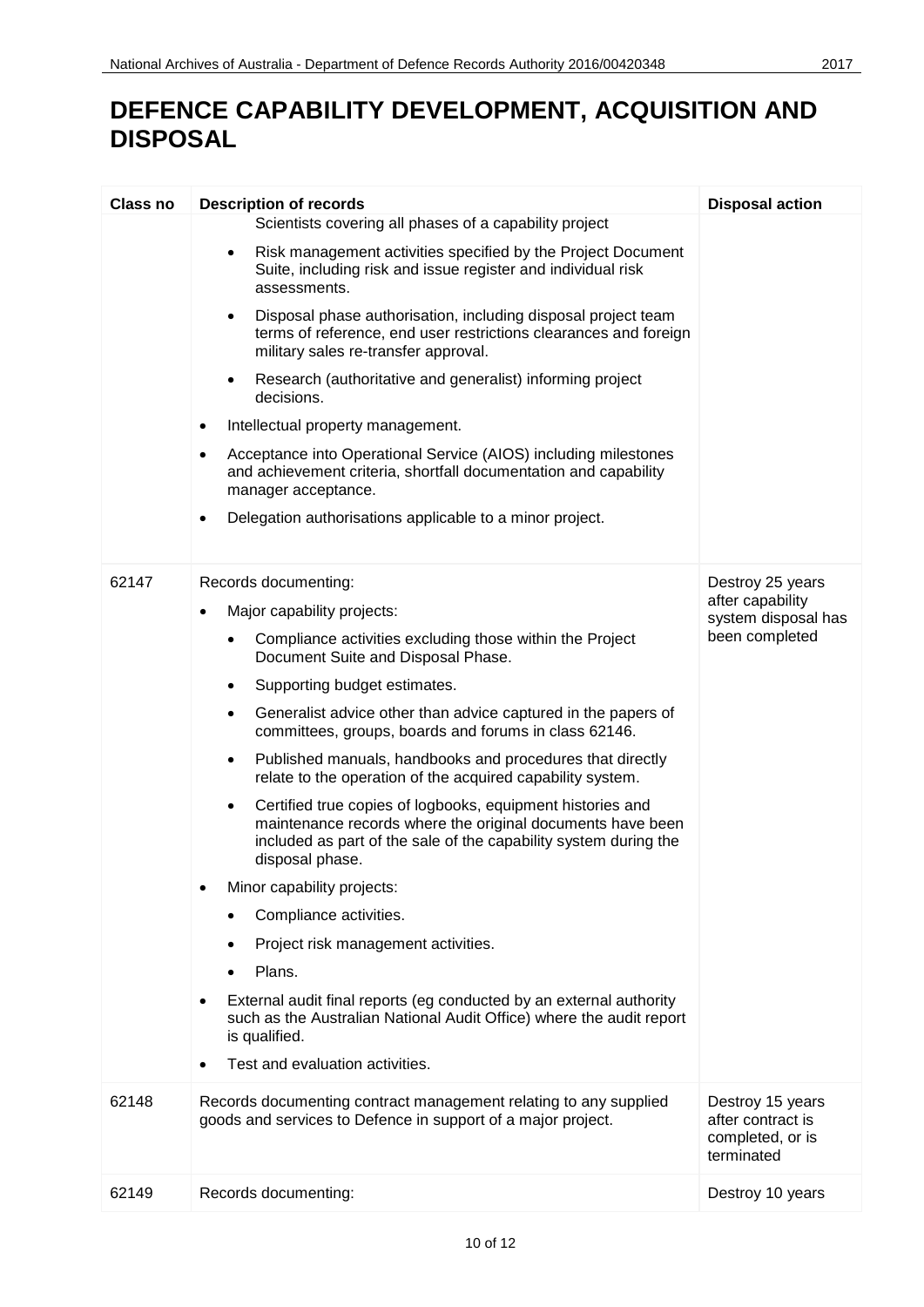| Class no | <b>Description of records</b>                                                                                                                                                                                                                         | <b>Disposal action</b>                  |
|----------|-------------------------------------------------------------------------------------------------------------------------------------------------------------------------------------------------------------------------------------------------------|-----------------------------------------|
|          | Internal audit final reports (eg conducted by an external commercial<br>$\bullet$<br>auditing bodies contracted by the organisation to undertake an<br>audit, or internally within the organisation) and relates to a major<br>project.               | after last action<br>completed          |
|          | Allocation of capability project money for minor projects.<br>$\bullet$                                                                                                                                                                               |                                         |
|          | Cost assurance statements and the management of debt recovery<br>$\bullet$<br>for major projects.                                                                                                                                                     |                                         |
|          | Support concept guidance and advice received as part of the<br>preparation for the First and Second Pass across the areas of<br>general support, operating support, engineering support,<br>maintenance support, supply support and training support. |                                         |
| 62150    | Records documenting:                                                                                                                                                                                                                                  | Destroy 10 years                        |
|          | Major capability projects:                                                                                                                                                                                                                            | after capability<br>system disposal has |
|          | Project manuals, handbooks and procedures throughout the<br>Capability Systems Life Cycle, excluding overarching manuals<br>and handbooks such as the Defence Capability Development<br>Handbook.                                                     | been completed                          |
|          | Liaison and coordination other than that conducted within the<br>$\bullet$<br>Project Document Suite.                                                                                                                                                 |                                         |
|          | Spending progress against budget allocations other than those<br>$\bullet$<br>contained within the Project Document Suite or contained in<br>higher level reports.                                                                                    |                                         |
|          | Tendering activities applicable to the Requirements phase.<br>$\bullet$                                                                                                                                                                               |                                         |
|          | Conduct of risk management activities applicable to the<br>٠<br>Requirements Phase excluding those within the Project<br><b>Documents Suite</b>                                                                                                       |                                         |
|          | Minor capability projects:                                                                                                                                                                                                                            |                                         |
|          | Manuals and handbooks.                                                                                                                                                                                                                                |                                         |
|          | Agreements and arrangements including acquisition contracts<br>$\bullet$<br>between a Defence acquisition agency such as the Capability<br>Acquisition and Sustainment Group and a commercial provider.                                               |                                         |
|          | Budget estimates and cost statements.<br>$\bullet$                                                                                                                                                                                                    |                                         |
|          | Contract management relating to any supplied goods and<br>٠<br>services.                                                                                                                                                                              |                                         |
|          | Authoritative or generalist advice.<br>$\bullet$                                                                                                                                                                                                      |                                         |
|          | Liaison and coordination.                                                                                                                                                                                                                             |                                         |
|          | Formal committees, groups, boards and forums proceedings.                                                                                                                                                                                             |                                         |
|          | Reporting.<br>٠                                                                                                                                                                                                                                       |                                         |
|          | Reviews of agreements and arrangements.                                                                                                                                                                                                               |                                         |
|          | All subordinate reporting used to develop and inform higher level<br>reports (excluding reporting to government).                                                                                                                                     |                                         |